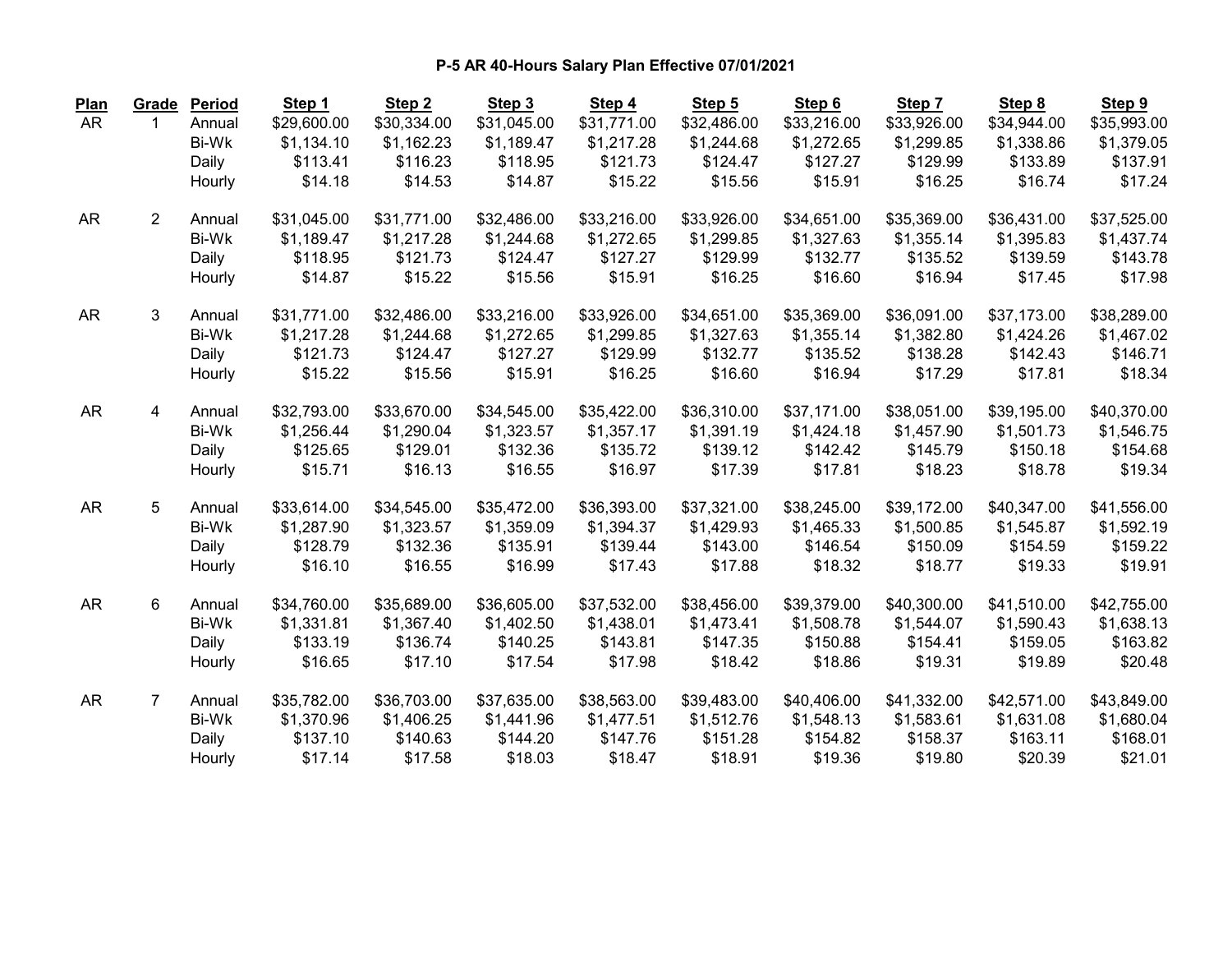| <b>Plan</b> | Grade           | <b>Period</b> | Step 1      | Step <sub>2</sub> | Step 3      | Step 4      | Step 5      | Step 6      | Step 7      | Step 8      | Step 9      |
|-------------|-----------------|---------------|-------------|-------------------|-------------|-------------|-------------|-------------|-------------|-------------|-------------|
| <b>AR</b>   | 8               | Annual        | \$38,456.00 | \$39,590.00       | \$40,726.00 | \$41,855.00 | \$42,995.00 | \$44,121.00 | \$45,257.00 | \$46,614.00 | \$48,015.00 |
|             |                 | Bi-Wk         | \$1,473.41  | \$1,516.86        | \$1,560.39  | \$1,603.64  | \$1,647.32  | \$1,690.46  | \$1,733.99  | \$1,785.98  | \$1,839.66  |
|             |                 | Daily         | \$147.35    | \$151.69          | \$156.04    | \$160.37    | \$164.74    | \$169.05    | \$173.40    | \$178.60    | \$183.97    |
|             |                 | Hourly        | \$18.42     | \$18.97           | \$19.51     | \$20.05     | \$20.60     | \$21.14     | \$21.68     | \$22.33     | \$23.00     |
| <b>AR</b>   | 9               | Annual        | \$39,635.00 | \$40,818.00       | \$41,996.00 | \$43,182.00 | \$44,360.00 | \$45,544.00 | \$46,732.00 | \$48,137.00 | \$49,581.00 |
|             |                 | Bi-Wk         | \$1,518.59  | \$1,563.91        | \$1,609.05  | \$1,654.49  | \$1,699.62  | \$1,744.99  | \$1,790.50  | \$1,844.33  | \$1,899.66  |
|             |                 | Daily         | \$151.86    | \$156.40          | \$160.91    | \$165.45    | \$169.97    | \$174.50    | \$179.05    | \$184.44    | \$189.97    |
|             |                 | Hourly        | \$18.99     | \$19.55           | \$20.12     | \$20.69     | \$21.25     | \$21.82     | \$22.39     | \$23.06     | \$23.75     |
| <b>AR</b>   | 10 <sup>°</sup> | Annual        | \$40,913.00 | \$42,152.00       | \$43,377.00 | \$44,625.00 | \$45,855.00 | \$47,114.00 | \$48,414.00 | \$49,867.00 | \$51,363.00 |
|             |                 | Bi-Wk         | \$1,567.55  | \$1,615.02        | \$1,661.96  | \$1,709.78  | \$1,756.90  | \$1,805.14  | \$1,854.95  | \$1,910.62  | \$1,967.94  |
|             |                 | Daily         | \$156.76    | \$161.51          | \$166.20    | \$170.98    | \$175.69    | \$180.52    | \$185.50    | \$191.07    | \$196.80    |
|             |                 | Hourly        | \$19.60     | \$20.19           | \$20.78     | \$21.38     | \$21.97     | \$22.57     | \$23.19     | \$23.89     | \$24.60     |
| AR.         | 11              | Annual        | \$42,215.00 | \$43,493.00       | \$44,786.00 | \$46,070.00 | \$47,400.00 | \$48,749.00 | \$50,107.00 | \$51,607.00 | \$53,156.00 |
|             |                 | Bi-Wk         | \$1,617.44  | \$1,666.40        | \$1,715.94  | \$1,765.14  | \$1,816.10  | \$1,867.78  | \$1,919.81  | \$1,977.28  | \$2,036.63  |
|             |                 | Daily         | \$161.75    | \$166.64          | \$171.60    | \$176.52    | \$181.61    | \$186.78    | \$191.99    | \$197.73    | \$203.67    |
|             |                 | Hourly        | \$20.22     | \$20.83           | \$21.45     | \$22.07     | \$22.71     | \$23.35     | \$24.00     | \$24.72     | \$25.46     |
| <b>AR</b>   | 12              | Annual        | \$43,582.00 | \$44,930.00       | \$46,257.00 | \$47,652.00 | \$49,049.00 | \$50,460.00 | \$51,859.00 | \$53,414.00 | \$55,017.00 |
|             |                 | Bi-Wk         | \$1,669.81  | \$1,721.46        | \$1,772.30  | \$1,825.75  | \$1,879.28  | \$1,933.34  | \$1,986.94  | \$2,046.52  | \$2,107.94  |
|             |                 | Daily         | \$166.99    | \$172.15          | \$177.23    | \$182.58    | \$187.93    | \$193.34    | \$198.70    | \$204.66    | \$210.80    |
|             |                 | Hourly        | \$20.88     | \$21.52           | \$22.16     | \$22.83     | \$23.50     | \$24.17     | \$24.84     | \$25.59     | \$26.35     |
| <b>AR</b>   | 13              | Annual        | \$46,040.00 | \$47,739.00       | \$49,449.00 | \$51,160.00 | \$52,879.00 | \$54,584.00 | \$56,309.00 | \$57,999.00 | \$59,740.00 |
|             |                 | Bi-Wk         | \$1,763.99  | \$1,829.09        | \$1,894.60  | \$1,960.16  | \$2,026.02  | \$2,091.35  | \$2,157.44  | \$2,222.19  | \$2,288.89  |
|             |                 | Daily         | \$176.40    | \$182.91          | \$189.46    | \$196.02    | \$202.61    | \$209.14    | \$215.75    | \$222.22    | \$228.89    |
|             |                 | Hourly        | \$22.05     | \$22.87           | \$23.69     | \$24.51     | \$25.33     | \$26.15     | \$26.97     | \$27.78     | \$28.62     |
| <b>AR</b>   | 14              | Annual        | \$48,193.00 | \$49,967.00       | \$51,732.00 | \$53,503.00 | \$55,268.00 | \$57,038.00 | \$58,809.00 | \$60,573.00 | \$62,390.00 |
|             |                 | Bi-Wk         | \$1,846.48  | \$1,914.45        | \$1,982.07  | \$2,049.93  | \$2,117.55  | \$2,185.37  | \$2,253.22  | \$2,320.81  | \$2,390.43  |
|             |                 | Daily         | \$184.65    | \$191.45          | \$198.21    | \$205.00    | \$211.76    | \$218.54    | \$225.33    | \$232.09    | \$239.05    |
|             |                 | Hourly        | \$23.09     | \$23.94           | \$24.78     | \$25.63     | \$26.47     | \$27.32     | \$28.17     | \$29.02     | \$29.89     |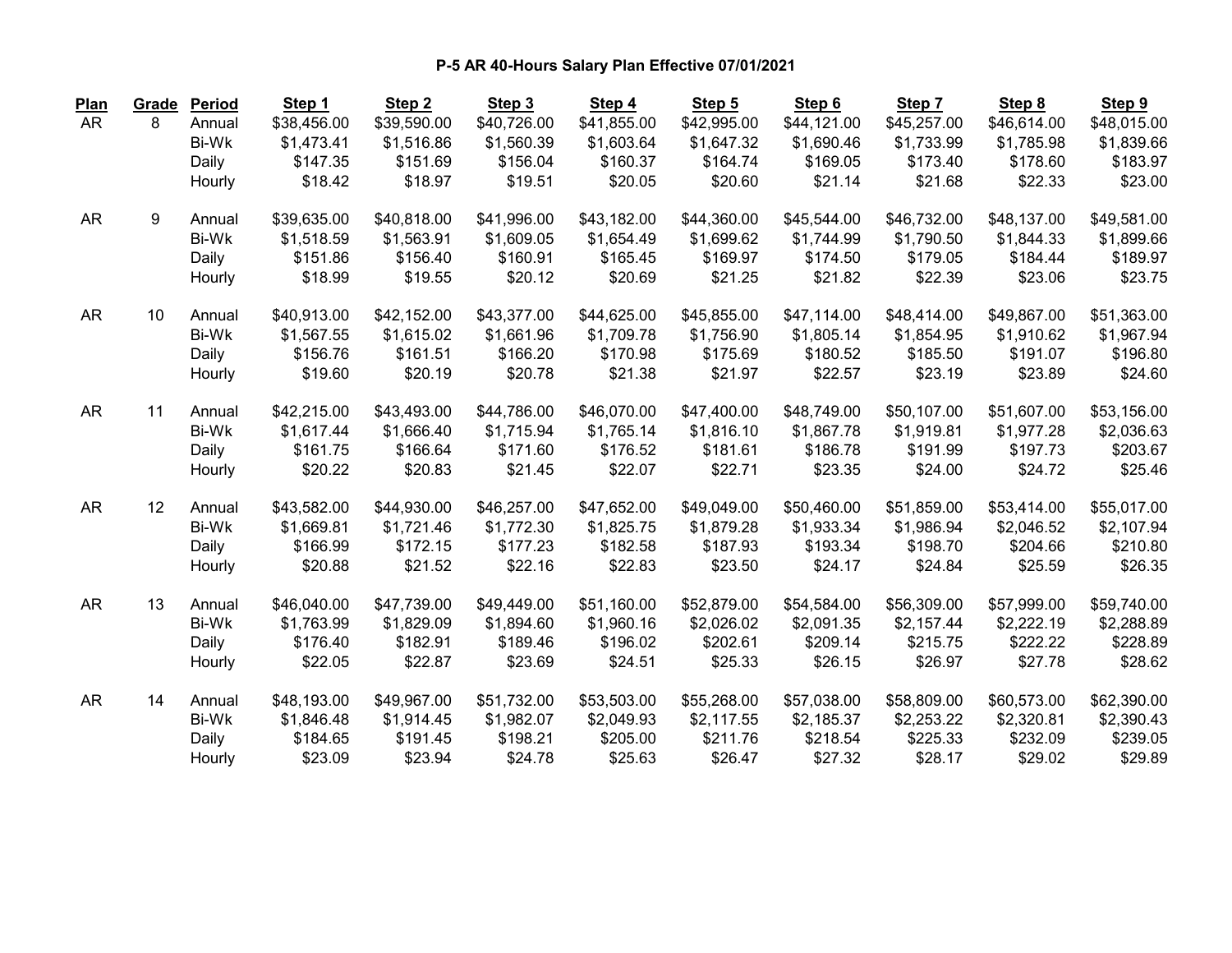| Plan      | Grade | <b>Period</b> | Step 1      | Step <sub>2</sub> | Step 3      | Step 4      | Step 5      | Step 6      | Step 7      | Step 8      | Step 9      |
|-----------|-------|---------------|-------------|-------------------|-------------|-------------|-------------|-------------|-------------|-------------|-------------|
| <b>AR</b> | 15    | Annual        | \$50,503.00 | \$52,329.00       | \$54,146.00 | \$55,973.00 | \$57,789.00 | \$59,622.00 | \$61,444.00 | \$63,287.00 | \$65,186.00 |
|           |       | Bi-Wk         | \$1,934.99  | \$2,004.95        | \$2,074.56  | \$2,144.56  | \$2,214.14  | \$2,284.37  | \$2,354.18  | \$2,424.79  | \$2,497.55  |
|           |       | Daily         | \$193.50    | \$200.50          | \$207.46    | \$214.46    | \$221.42    | \$228.44    | \$235.42    | \$242.48    | \$249.76    |
|           |       | Hourly        | \$24.19     | \$25.07           | \$25.94     | \$26.81     | \$27.68     | \$28.56     | \$29.43     | \$30.31     | \$31.22     |
| <b>AR</b> | 16    | Annual        | \$52,964.00 | \$54,842.00       | \$56,717.00 | \$58,599.00 | \$60,470.00 | \$62,347.00 | \$64,220.00 | \$66,148.00 | \$68,132.00 |
|           |       | Bi-Wk         | \$2,029.28  | \$2,101.23        | \$2,173.07  | \$2,245.18  | \$2,316.86  | \$2,388.78  | \$2,460.54  | \$2,534.41  | \$2,610.43  |
|           |       | Daily         | \$202.93    | \$210.13          | \$217.31    | \$224.52    | \$231.69    | \$238.88    | \$246.06    | \$253.45    | \$261.05    |
|           |       | Hourly        | \$25.37     | \$26.27           | \$27.17     | \$28.07     | \$28.97     | \$29.86     | \$30.76     | \$31.69     | \$32.64     |
| <b>AR</b> | 17    | Annual        | \$55,586.00 | \$57,518.00       | \$59,448.00 | \$61,375.00 | \$63,307.00 | \$65,239.00 | \$67,172.00 | \$69,184.00 | \$71,260.00 |
|           |       | Bi-Wk         | \$2,129.74  | \$2,203.76        | \$2,277.71  | \$2,351.54  | \$2,425.56  | \$2,499.58  | \$2,573.64  | \$2,650.73  | \$2,730.27  |
|           |       | Daily         | \$212.98    | \$220.38          | \$227.78    | \$235.16    | \$242.56    | \$249.96    | \$257.37    | \$265.08    | \$273.03    |
|           |       | Hourly        | \$26.63     | \$27.55           | \$28.48     | \$29.40     | \$30.32     | \$31.25     | \$32.18     | \$33.14     | \$34.13     |
| AR.       | 18    | Annual        | \$58,393.00 | \$60,371.00       | \$62,347.00 | \$64,329.00 | \$66,302.00 | \$68,282.00 | \$70,259.00 | \$72,368.00 | \$74,540.00 |
|           |       | Bi-Wk         | \$2,237.28  | \$2,313.07        | \$2,388.78  | \$2,464.72  | \$2,540.31  | \$2,616.17  | \$2,691.92  | \$2,772.73  | \$2,855.94  |
|           |       | Daily         | \$223.73    | \$231.31          | \$238.88    | \$246.48    | \$254.04    | \$261.62    | \$269.20    | \$277.28    | \$285.60    |
|           |       | Hourly        | \$27.97     | \$28.92           | \$29.86     | \$30.81     | \$31.76     | \$32.71     | \$33.65     | \$34.66     | \$35.70     |
| <b>AR</b> | 19    | Annual        | \$61,267.00 | \$63,307.00       | \$65,344.00 | \$67,385.00 | \$69,411.00 | \$71,447.00 | \$73,484.00 | \$75,689.00 | \$77,958.00 |
|           |       | Bi-Wk         | \$2,347.40  | \$2,425.56        | \$2,503.61  | \$2,581.81  | \$2,659.43  | \$2,737.44  | \$2,815.48  | \$2,899.97  | \$2,986.90  |
|           |       | Daily         | \$234.74    | \$242.56          | \$250.37    | \$258.19    | \$265.95    | \$273.75    | \$281.55    | \$290.00    | \$298.69    |
|           |       | Hourly        | \$29.35     | \$30.32           | \$31.30     | \$32.28     | \$33.25     | \$34.22     | \$35.20     | \$36.25     | \$37.34     |
| <b>AR</b> | 20    | Annual        | \$64,389.00 | \$66,470.00       | \$68,561.00 | \$70,642.00 | \$72,718.00 | \$74,809.00 | \$76,889.00 | \$79,195.00 | \$81,572.00 |
|           |       | Bi-Wk         | \$2,467.02  | \$2,546.75        | \$2,626.86  | \$2,706.60  | \$2,786.14  | \$2,866.25  | \$2,945.94  | \$3,034.30  | \$3,125.37  |
|           |       | Daily         | \$246.71    | \$254.68          | \$262.69    | \$270.66    | \$278.62    | \$286.63    | \$294.60    | \$303.43    | \$312.54    |
|           |       | Hourly        | \$30.84     | \$31.84           | \$32.84     | \$33.84     | \$34.83     | \$35.83     | \$36.83     | \$37.93     | \$39.07     |
| <b>AR</b> | 21    | Annual        | \$67,561.00 | \$69,713.00       | \$71,853.00 | \$73,988.00 | \$76,134.00 | \$78,276.00 | \$80,421.00 | \$82,835.00 | \$85,320.00 |
|           |       | Bi-Wk         | \$2,588.55  | \$2,671.00        | \$2,752.99  | \$2,834.79  | \$2,917.02  | \$2,999.09  | \$3,081.27  | \$3,173.76  | \$3,268.97  |
|           |       | Daily         | \$258.86    | \$267.10          | \$275.30    | \$283.48    | \$291.71    | \$299.91    | \$308.13    | \$317.38    | \$326.90    |
|           |       | Hourly        | \$32.36     | \$33.39           | \$34.42     | \$35.44     | \$36.47     | \$37.49     | \$38.52     | \$39.68     | \$40.87     |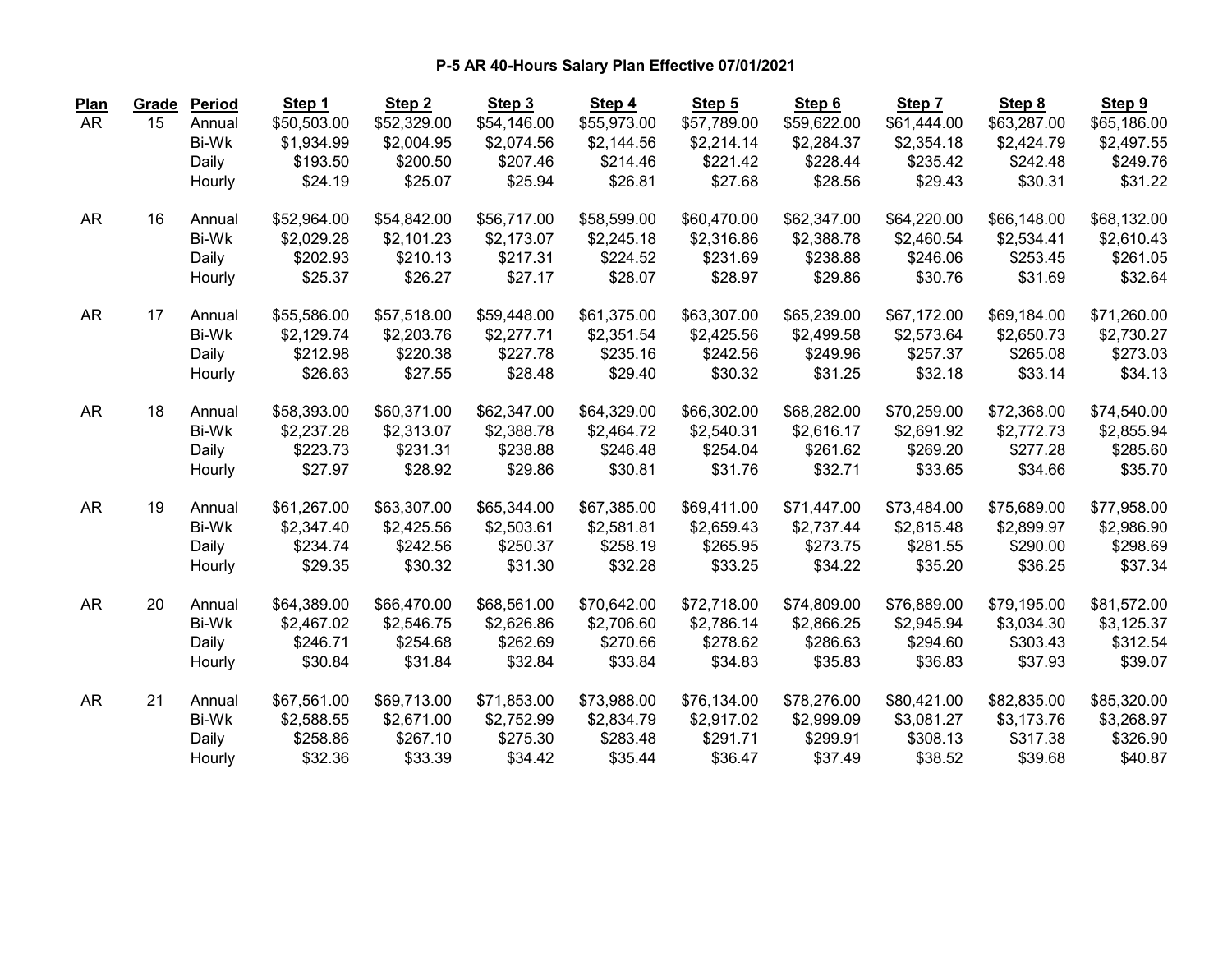| <b>Plan</b> | Grade | Period | Step 1      | Step <sub>2</sub> | Step 3      | Step 4       | Step 5       | Step 6       | Step 7       | Step 8       | Step 9       |
|-------------|-------|--------|-------------|-------------------|-------------|--------------|--------------|--------------|--------------|--------------|--------------|
| <b>AR</b>   | 22    | Annual | \$69,411.00 | \$71,957.00       | \$74,501.00 | \$77,044.00  | \$79,586.00  | \$82,129.00  | \$84,669.00  | \$87,210.00  | \$89,826.00  |
|             |       | Bi-Wk  | \$2,659.43  | \$2,756.98        | \$2,854.45  | \$2,951.88   | \$3,049.28   | \$3,146.71   | \$3,244.03   | \$3,341.38   | \$3,441.61   |
|             |       | Daily  | \$265.95    | \$275.70          | \$285.45    | \$295.19     | \$304.93     | \$314.68     | \$324.41     | \$334.14     | \$344.17     |
|             |       | Hourly | \$33.25     | \$34.47           | \$35.69     | \$36.90      | \$38.12      | \$39.34      | \$40.56      | \$41.77      | \$43.03      |
| <b>AR</b>   | 23    | Annual | \$72,704.00 | \$75,357.00       | \$77,988.00 | \$80,643.00  | \$83,292.00  | \$85,944.00  | \$88,593.00  | \$91,249.00  | \$93,987.00  |
|             |       | Bi-Wk  | \$2,785.60  | \$2,887.25        | \$2,988.05  | \$3,089.78   | \$3,191.27   | \$3,292.88   | \$3,394.37   | \$3,496.14   | \$3,601.04   |
|             |       | Daily  | \$278.56    | \$288.73          | \$298.81    | \$308.98     | \$319.13     | \$329.29     | \$339.44     | \$349.62     | \$360.11     |
|             |       | Hourly | \$34.82     | \$36.10           | \$37.36     | \$38.63      | \$39.90      | \$41.17      | \$42.43      | \$43.71      | \$45.02      |
| <b>AR</b>   | 24    | Annual | \$76,195.00 | \$78,956.00       | \$81,720.00 | \$84,482.00  | \$87,243.00  | \$90,003.00  | \$92,766.00  | \$95,548.00  | \$98,415.00  |
|             |       | Bi-Wk  | \$2,919.35  | \$3,025.14        | \$3,131.04  | \$3,236.86   | \$3,342.65   | \$3,448.40   | \$3,554.26   | \$3,660.85   | \$3,770.69   |
|             |       | Daily  | \$291.94    | \$302.52          | \$313.11    | \$323.69     | \$334.27     | \$344.84     | \$355.43     | \$366.09     | \$377.07     |
|             |       | Hourly | \$36.50     | \$37.82           | \$39.14     | \$40.47      | \$41.79      | \$43.11      | \$44.43      | \$45.77      | \$47.14      |
| <b>AR</b>   | 25    | Annual | \$79,921.00 | \$82,789.00       | \$85,637.00 | \$88,503.00  | \$91,375.00  | \$94,235.00  | \$97,096.00  | \$100,008.00 | \$103,009.00 |
|             |       | Bi-Wk  | \$3,062.11  | \$3,172.00        | \$3,281.12  | \$3,390.92   | \$3,500.96   | \$3,610.54   | \$3,720.16   | \$3,831.73   | \$3,946.71   |
|             |       | Daily  | \$306.22    | \$317.20          | \$328.12    | \$339.10     | \$350.10     | \$361.06     | \$372.02     | \$383.18     | \$394.68     |
|             |       | Hourly | \$38.28     | \$39.65           | \$41.02     | \$42.39      | \$43.77      | \$45.14      | \$46.51      | \$47.90      | \$49.34      |
| <b>AR</b>   | 26    | Annual | \$83,860.00 | \$86,864.00       | \$89,799.00 | \$92,766.00  | \$95,735.00  | \$98,699.00  | \$101,661.00 | \$104,710.00 | \$107,852.00 |
|             |       | Bi-Wk  | \$3,213.03  | \$3,328.13        | \$3,440.58  | \$3,554.26   | \$3,668.01   | \$3,781.58   | \$3,895.06   | \$4,011.88   | \$4,132.27   |
|             |       | Daily  | \$321.31    | \$332.82          | \$344.06    | \$355.43     | \$366.81     | \$378.16     | \$389.51     | \$401.19     | \$413.23     |
|             |       | Hourly | \$40.17     | \$41.61           | \$43.01     | \$44.43      | \$45.86      | \$47.27      | \$48.69      | \$50.15      | \$51.66      |
| <b>AR</b>   | 27    | Annual | \$88,012.00 | \$91,091.00       | \$94,166.00 | \$97,224.00  | \$100,308.00 | \$103,370.00 | \$106,450.00 | \$109,645.00 | \$112,934.00 |
|             |       | Bi-Wk  | \$3,372.11  | \$3,490.08        | \$3,607.90  | \$3,725.06   | \$3,843.22   | \$3,960.54   | \$4,078.55   | \$4,200.96   | \$4,326.98   |
|             |       | Daily  | \$337.22    | \$349.01          | \$360.79    | \$372.51     | \$384.33     | \$396.06     | \$407.86     | \$420.10     | \$432.70     |
|             |       | Hourly | \$42.16     | \$43.63           | \$45.10     | \$46.57      | \$48.05      | \$49.51      | \$50.99      | \$52.52      | \$54.09      |
| <b>AR</b>   | 28    | Annual | \$92,459.00 | \$95,637.00       | \$98,821.00 | \$102,001.00 | \$105,175.00 | \$108,351.00 | \$111,527.00 | \$114,873.00 | \$118,320.00 |
|             |       | Bi-Wk  | \$3,542.50  | \$3,664.26        | \$3,786.25  | \$3,908.09   | \$4,029.70   | \$4,151.38   | \$4,273.07   | \$4,401.27   | \$4,533.34   |
|             |       | Daily  | \$354.25    | \$366.43          | \$378.63    | \$390.81     | \$402.97     | \$415.14     | \$427.31     | \$440.13     | \$453.34     |
|             |       | Hourly | \$44.29     | \$45.81           | \$47.33     | \$48.86      | \$50.38      | \$51.90      | \$53.42      | \$55.02      | \$56.67      |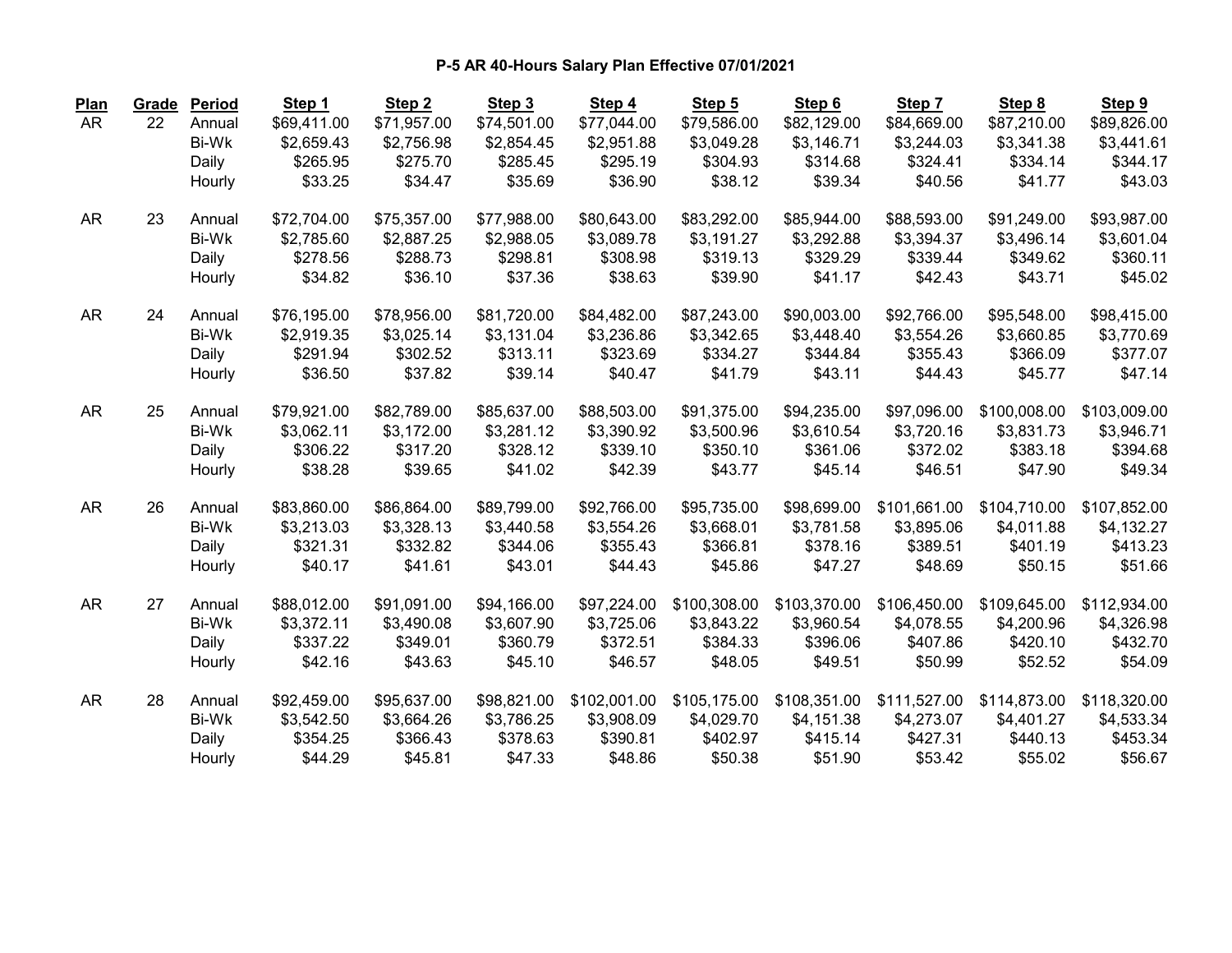| <b>Plan</b> | Grade | Period | Step 1       | Step <sub>2</sub> | Step 3       | Step 4       | Step 5       | Step 6       | Step 7       | Step 8       | Step 9       |
|-------------|-------|--------|--------------|-------------------|--------------|--------------|--------------|--------------|--------------|--------------|--------------|
| <b>AR</b>   | 29    | Annual | \$93,344.00  | \$96,851.00       | \$100,357.00 | \$103,856.00 | \$107,360.00 | \$110,860.00 | \$114,363.00 | \$117,796.00 | \$121,330.00 |
|             |       | Bi-Wk  | \$3,576.40   | \$3,710.77        | \$3,845.10   | \$3,979.16   | \$4,113.41   | \$4,247.51   | \$4,381.73   | \$4,513.26   | \$4,648.66   |
|             |       | Daily  | \$357.64     | \$371.08          | \$384.51     | \$397.92     | \$411.35     | \$424.76     | \$438.18     | \$451.33     | \$464.87     |
|             |       | Hourly | \$44.71      | \$46.39           | \$48.07      | \$49.74      | \$51.42      | \$53.10      | \$54.78      | \$56.42      | \$58.11      |
| AR          | 30    | Annual | \$97,096.00  | \$100,695.00      | \$104,307.00 | \$107,903.00 | \$111,509.00 | \$115,112.00 | \$118,724.00 | \$122,289.00 | \$125,958.00 |
|             |       | Bi-Wk  | \$3,720.16   | \$3,858.05        | \$3,996.44   | \$4,134.22   | \$4,272.38   | \$4,410.43   | \$4,548.82   | \$4,685.41   | \$4,825.98   |
|             |       | Daily  | \$372.02     | \$385.81          | \$399.65     | \$413.43     | \$427.24     | \$441.05     | \$454.89     | \$468.55     | \$482.60     |
|             |       | Hourly | \$46.51      | \$48.23           | \$49.96      | \$51.68      | \$53.41      | \$55.14      | \$56.87      | \$58.57      | \$60.33      |
| <b>AR</b>   | 31    | Annual | \$100,994.00 | \$104,698.00      | \$108,410.00 | \$112,122.00 | \$115,837.00 | \$119,547.00 | \$123,256.00 | \$126,953.00 | \$130,763.00 |
|             |       | Bi-Wk  | \$3,869.51   | \$4,011.42        | \$4,153.64   | \$4,295.87   | \$4,438.20   | \$4,580.35   | \$4,722.46   | \$4,864.10   | \$5,010.08   |
|             |       | Daily  | \$386.96     | \$401.15          | \$415.37     | \$429.59     | \$443.82     | \$458.04     | \$472.25     | \$486.41     | \$501.01     |
|             |       | Hourly | \$48.37      | \$50.15           | \$51.93      | \$53.70      | \$55.48      | \$57.26      | \$59.04      | \$60.81      | \$62.63      |
| <b>AR</b>   | 32    | Annual | \$105,042.00 | \$108,850.00      | \$112,658.00 | \$116,473.00 | \$120,292.00 | \$124,096.00 | \$127,928.00 | \$131,765.00 | \$135,719.00 |
|             |       | Bi-Wk  | \$4,024.60   | \$4,170.50        | \$4,316.40   | \$4,462.57   | \$4,608.89   | \$4,754.64   | \$4,901.46   | \$5,048.47   | \$5,199.97   |
|             |       | Daily  | \$402.46     | \$417.05          | \$431.64     | \$446.26     | \$460.89     | \$475.47     | \$490.15     | \$504.85     | \$520.00     |
|             |       | Hourly | \$50.31      | \$52.14           | \$53.96      | \$55.79      | \$57.62      | \$59.44      | \$61.27      | \$63.11      | \$65.00      |
| <b>AR</b>   | 33    | Annual | \$109,263.00 | \$113,183.00      | \$117,102.00 | \$121,023.00 | \$124,948.00 | \$128,867.00 | \$132,794.00 | \$136,779.00 | \$140,883.00 |
|             |       | Bi-Wk  | \$4,186.33   | \$4,336.52        | \$4,486.67   | \$4,636.90   | \$4,787.28   | \$4,937.44   | \$5,087.90   | \$5,240.58   | \$5,397.82   |
|             |       | Daily  | \$418.64     | \$433.66          | \$448.67     | \$463.69     | \$478.73     | \$493.75     | \$508.79     | \$524.06     | \$539.79     |
|             |       | Hourly | \$52.33      | \$54.21           | \$56.09      | \$57.97      | \$59.85      | \$61.72      | \$63.60      | \$65.51      | \$67.48      |
| <b>AR</b>   | 34    | Annual | \$113,765.00 | \$117,793.00      | \$121,816.00 | \$125,853.00 | \$129,871.00 | \$133,900.00 | \$137,921.00 | \$142,059.00 | \$146,322.00 |
|             |       | Bi-Wk  | \$4,358.82   | \$4,513.15        | \$4,667.28   | \$4,821.96   | \$4,975.91   | \$5,130.27   | \$5,284.33   | \$5,442.88   | \$5,606.21   |
|             |       | Daily  | \$435.89     | \$451.32          | \$466.73     | \$482.20     | \$497.60     | \$513.03     | \$528.44     | \$544.29     | \$560.63     |
|             |       | Hourly | \$54.49      | \$56.42           | \$58.35      | \$60.28      | \$62.20      | \$64.13      | \$66.06      | \$68.04      | \$70.08      |
| <b>AR</b>   | 35    | Annual | \$118,438.00 | \$122,563.00      | \$126,701.00 | \$130,830.00 | \$134,954.00 | \$139,080.00 | \$143,213.00 | \$147,509.00 | \$151,936.00 |
|             |       | Bi-Wk  | \$4,537.86   | \$4,695.91        | \$4,854.45   | \$5,012.65   | \$5,170.66   | \$5,328.74   | \$5,487.09   | \$5,651.69   | \$5,821.31   |
|             |       | Daily  | \$453.79     | \$469.60          | \$485.45     | \$501.27     | \$517.07     | \$532.88     | \$548.71     | \$565.17     | \$582.14     |
|             |       | Hourly | \$56.73      | \$58.70           | \$60.69      | \$62.66      | \$64.64      | \$66.61      | \$68.59      | \$70.65      | \$72.77      |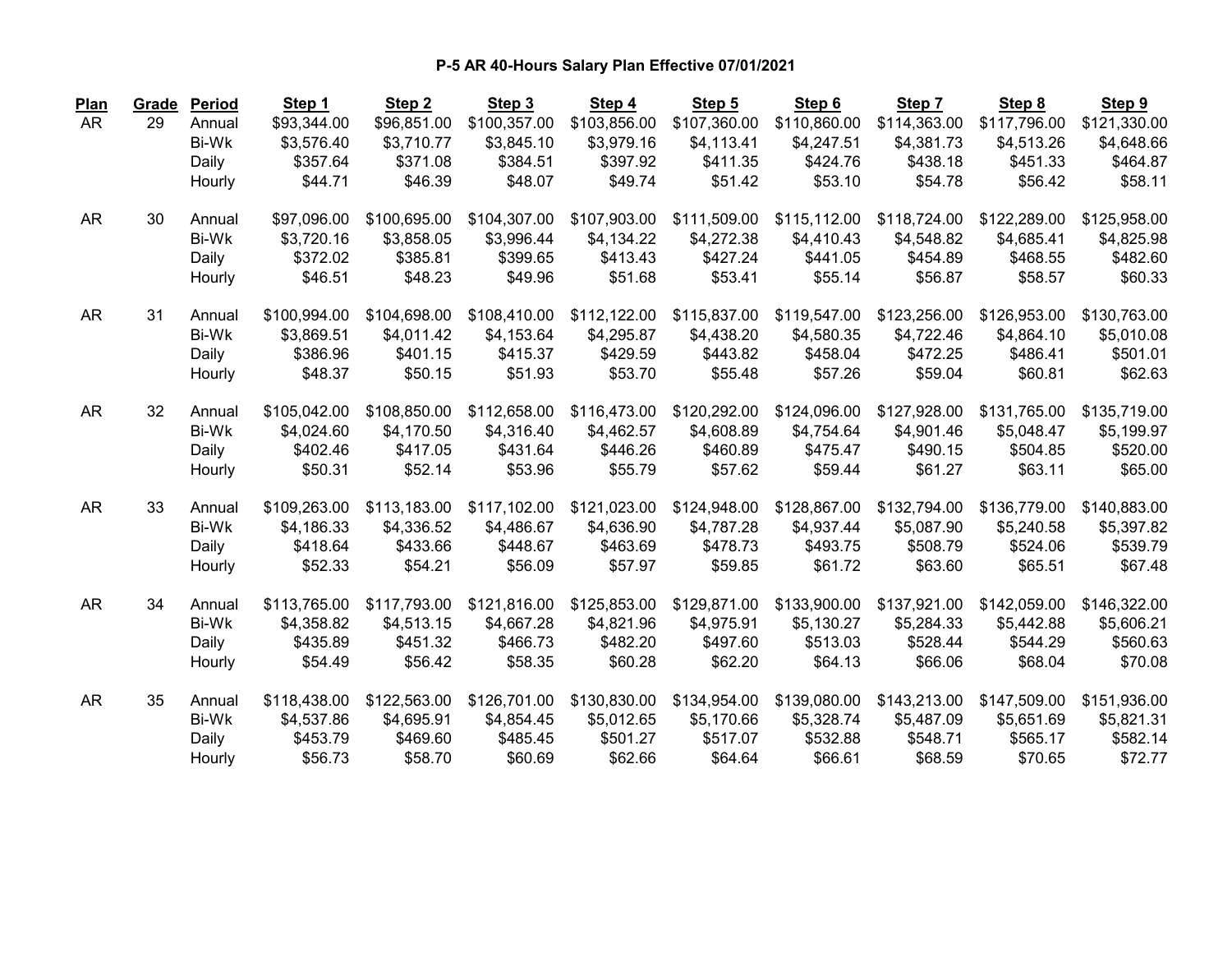| <b>Plan</b> | Grade | <b>Period</b> | Step 1       | Step <sub>2</sub> | Step 3       | Step 4       | Step 5       | Step 6       | Step 7       | Step 8       | Step 9       |
|-------------|-------|---------------|--------------|-------------------|--------------|--------------|--------------|--------------|--------------|--------------|--------------|
| <b>AR</b>   | 36    | Annual        | \$123,368.00 | \$127,594.00      | \$131,837.00 | \$136,073.00 | \$140,309.00 | \$144,546.00 | \$148,777.00 | \$153,240.00 | \$157,838.00 |
|             |       | Bi-Wk         | \$4,726.75   | \$4,888.66        | \$5,051.23   | \$5,213.53   | \$5,375.83   | \$5,538.17   | \$5,700.27   | \$5,871.27   | \$6,047.44   |
|             |       | Daily         | \$472.68     | \$488.87          | \$505.13     | \$521.36     | \$537.59     | \$553.82     | \$570.03     | \$587.13     | \$604.75     |
|             |       | Hourly        | \$59.09      | \$61.11           | \$63.15      | \$65.17      | \$67.20      | \$69.23      | \$71.26      | \$73.40      | \$75.60      |
| AR          | 37    | Annual        | \$128,485.00 | \$132,828.00      | \$137,192.00 | \$141,541.00 | \$145,891.00 | \$150,242.00 | \$154,594.00 | \$159,231.00 | \$164,008.00 |
|             |       | Bi-Wk         | \$4,922.80   | \$5,089.20        | \$5,256.40   | \$5,423.03   | \$5,589.70   | \$5,756.40   | \$5,923.15   | \$6,100.81   | \$6,283.84   |
|             |       | Daily         | \$492.28     | \$508.92          | \$525.64     | \$542.31     | \$558.97     | \$575.64     | \$592.32     | \$610.09     | \$628.39     |
|             |       | Hourly        | \$61.54      | \$63.62           | \$65.71      | \$67.79      | \$69.88      | \$71.96      | \$74.04      | \$76.27      | \$78.55      |
| <b>AR</b>   | 38    | Annual        | \$133,790.00 | \$138,237.00      | \$142,698.00 | \$147,151.00 | \$151,603.00 | \$156,055.00 | \$160,508.00 | \$165,323.00 | \$170,282.00 |
|             |       | Bi-Wk         | \$5,126.06   | \$5,296.44        | \$5,467.36   | \$5,637.97   | \$5,808.55   | \$5,979.12   | \$6,149.74   | \$6,334.22   | \$6,524.22   |
|             |       | Daily         | \$512.61     | \$529.65          | \$546.74     | \$563.80     | \$580.86     | \$597.92     | \$614.98     | \$633.43     | \$652.43     |
|             |       | Hourly        | \$64.08      | \$66.21           | \$68.35      | \$70.48      | \$72.61      | \$74.74      | \$76.88      | \$79.18      | \$81.56      |
| AR          | 39    | Annual        | \$139,355.00 | \$143,912.00      | \$148,467.00 | \$153,035.00 | \$157,597.00 | \$162,146.00 | \$166,716.00 | \$171,717.00 | \$176,868.00 |
|             |       | Bi-Wk         | \$5,339.28   | \$5,513.87        | \$5,688.40   | \$5,863.41   | \$6,038.20   | \$6,212.50   | \$6,387.59   | \$6,579.20   | \$6,776.56   |
|             |       | Daily         | \$533.93     | \$551.39          | \$568.84     | \$586.35     | \$603.82     | \$621.25     | \$638.76     | \$657.92     | \$677.66     |
|             |       | Hourly        | \$66.75      | \$68.93           | \$71.11      | \$73.30      | \$75.48      | \$77.66      | \$79.85      | \$82.24      | \$84.71      |
| <b>AR</b>   | 40    | Annual        | \$145,161.00 | \$149,813.00      | \$154,476.00 | \$159,132.00 | \$163,790.00 | \$168,449.00 | \$173,110.00 | \$178,302.00 | \$183,652.00 |
|             |       | Bi-Wk         | \$5,561.73   | \$5,739.97        | \$5,918.63   | \$6,097.02   | \$6,275.48   | \$6,453.99   | \$6,632.57   | \$6,831.50   | \$7,036.48   |
|             |       | Daily         | \$556.18     | \$574.00          | \$591.87     | \$609.71     | \$627.55     | \$645.40     | \$663.26     | \$683.15     | \$703.65     |
|             |       | Hourly        | \$69.53      | \$71.75           | \$73.99      | \$76.22      | \$78.45      | \$80.68      | \$82.91      | \$85.40      | \$87.96      |
| <b>AR</b>   | 41    | Annual        | \$151,234.00 | \$156,001.00      | \$160,771.00 | \$165,538.00 | \$170,314.00 | \$175,082.00 | \$179,849.00 | \$185,246.00 | \$190,804.00 |
|             |       | Bi-Wk         | \$5,794.41   | \$5,977.05        | \$6,159.81   | \$6,342.46   | \$6,525.45   | \$6,708.13   | \$6,890.77   | \$7,097.55   | \$7,310.50   |
|             |       | Daily         | \$579.45     | \$597.71          | \$615.99     | \$634.25     | \$652.55     | \$670.82     | \$689.08     | \$709.76     | \$731.05     |
|             |       | Hourly        | \$72.44      | \$74.72           | \$77.00      | \$79.29      | \$81.57      | \$83.86      | \$86.14      | \$88.72      | \$91.39      |
| <b>AR</b>   | 42    | Annual        | \$157,530.00 | \$162,411.00      | \$167,294.00 | \$172,151.00 | \$177,042.00 | \$181,914.00 | \$186,793.00 | \$192,397.00 | \$198,169.00 |
|             |       | Bi-Wk         | \$6,035.64   | \$6,222.65        | \$6,409.74   | \$6,595.83   | \$6,783.22   | \$6,969.89   | \$7,156.82   | \$7,371.54   | \$7,592.69   |
|             |       | Daily         | \$603.57     | \$622.27          | \$640.98     | \$659.59     | \$678.33     | \$696.99     | \$715.69     | \$737.16     | \$759.27     |
|             |       | Hourly        | \$75.45      | \$77.79           | \$80.13      | \$82.45      | \$84.80      | \$87.13      | \$89.47      | \$92.15      | \$94.91      |